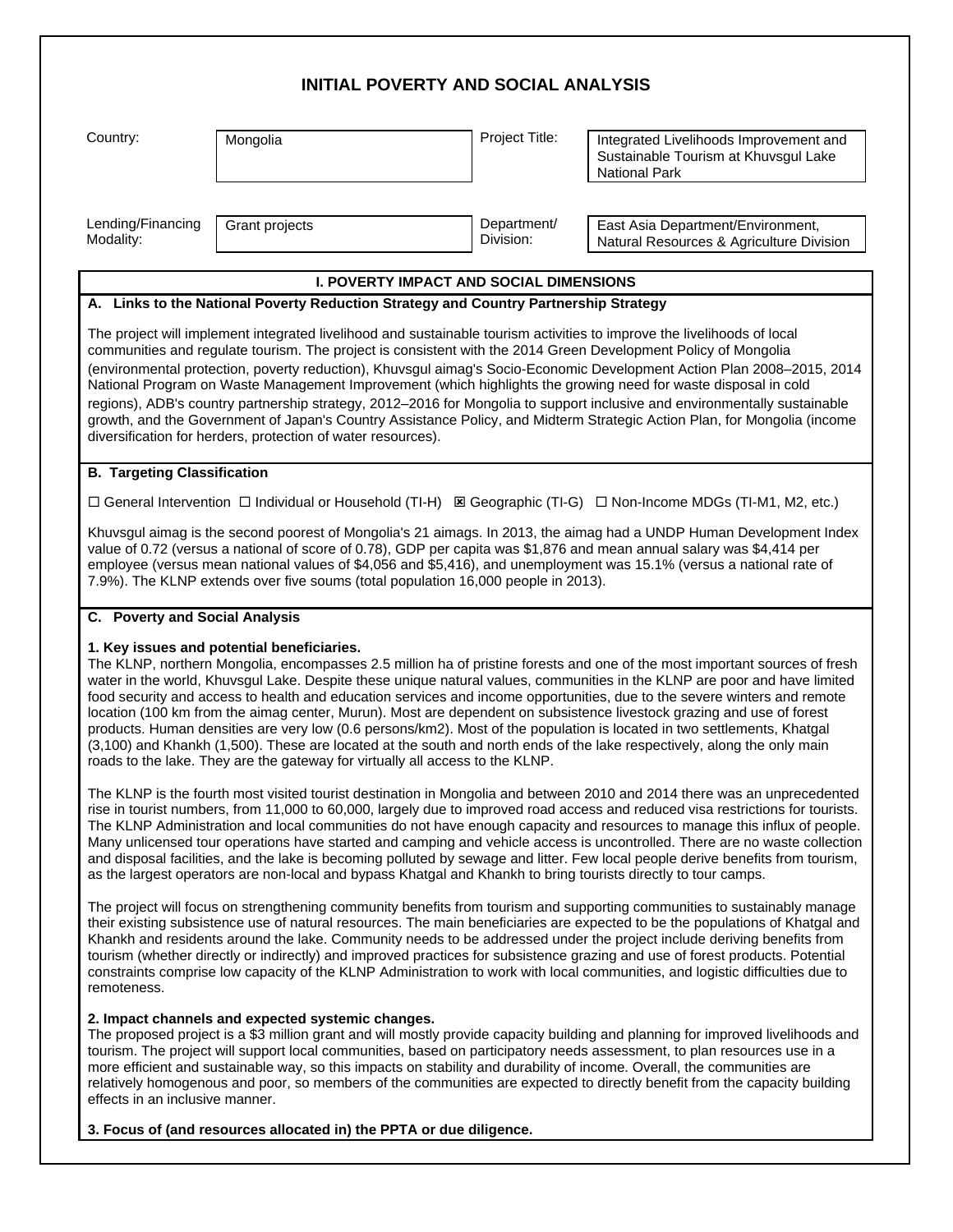Current practices and needs of the communities in terms of livelihoods, including tourism and pastoralism, will need to be assessed. A tourism expert and livelihood and social development expert will form the due diligence team.

#### **4. Specific analysis for policy-based lending.** N/A

### **II. GENDER AND DEVELOPMENT**

1. What are the key gender issues in the sector/subsector that are likely to be relevant to this project or program? Mongolia has a comparatively strong history of striving towards gender equality, including promulgation of the gender equality law in 2011. The key issue relevant to this program is the under-representation of women in rural decision making processes due to the higher workload for them, leaving less time for non-household tasks.

2. Does the proposed project or program have the potential to make a contribution to the promotion of gender equity and/or empowerment of women by providing women's access to and use of opportunities, services, resources, assets, and participation in decision making?

⊠ Yes □ No

The project will strive to improve the current situation towards more empowerment of women through training to achieve diversification of livelihoods, and improve their representation in project-related decision making, such as adapting training schedules and curricula to women's needs. The project will design gender elements to ensure women are properly represented during consultation processes and training opportunities.

3. Could the proposed project have an adverse impact on women and/or girls or widen gender inequality? □ Yes ⊠ No

The project will not increase inequality between genders, and it will work to reduce existing inequalities as relevant and achievable under the project.

4. Indicate the intended gender mainstreaming category:

- $\square$  GEN (gender equity theme)  $\square$  EGM (effective gender mainstreaming)
- $\Box$  SGE (some gender elements)  $\Box$  NGE (no gender elements)
	-

## **III. PARTICIPATION AND EMPOWERMENT**

1. Who are the main stakeholders of the project, including beneficiaries and negatively affected people? Identify how they will participate in the project design.

The main stakeholders are the MEGDT, ADB, local governments, the national park authority, local communities, tour operators, and CSOs. Stakeholders have shared initial inputs into the project design and, together with local communities and buffer zone councils, will further be consulted during the detailed project design on their requirements and contributions.

2. How can the project contribute (in a systemic way) to engaging and empowering stakeholders and beneficiaries, particularly, the poor, vulnerable and excluded groups? What issues in the project design require participation of the poor and excluded?

Participatory planning for community-led tourism and improved practices for subsistence use of natural resources will require engagement with the local communities, governments, and tour operators. The project will improve the capacity of communities and tour operators through training focused on specific topics. Participatory planning will include poor households in particular, as it is generally such households which conduct most unregulated extraction of natural resources in protected areas.

3. What are the key, active, and relevant civil society organizations in the project area? What is the level of civil society organization participation in the project design?

**H** Information generation and sharing **H** Consultation **H** Collaboration Partnership

Civil society in the project area includes buffer zone councils and forest user groups. They will be engaged during project implementation. Several CSOs, including conservation and livelihood groups and academic agencies, conduct activities at the park. These agencies participated in the reconnaissance mission stakeholder meetings, and opportunities for collaboration were discussed.

4. Are there issues during project design for which participation of the poor and excluded is important? What are they and how shall they be addressed?  $\boxtimes$  Yes  $\Box$  No

Local communities and buffer zone councils will be directly involved in project design and implementation. Tourism related activities need to be environmentally sustainable and culturally sensitive.

## **IV. SOCIAL SAFEGUARDS**

**A. Involuntary Resettlement Category** □ A □ B ⊠ C □ FI